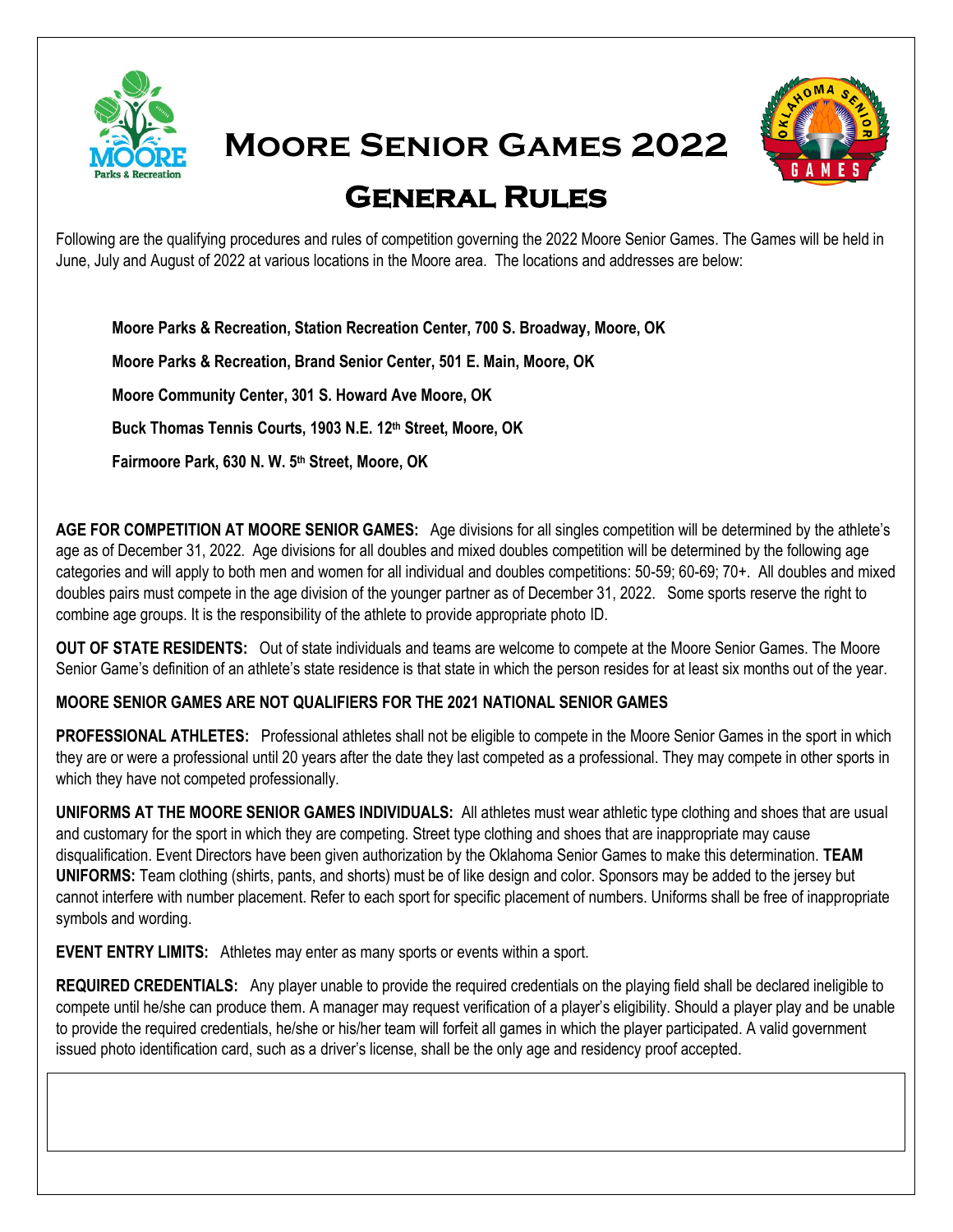### **2022 MOORE SENIOR GAMES REGISTRATION FORM**

\* Please follow the steps carefully when completing your entry form. \* Complete all information on this form \* Sign the LIABILITY WAIVER. Your Entry will be returned if the waiver is not signed. \* Registration forms must be received before the event deadline which is usually two weeks prior to the event. \* Enclose total payment including the facility use fee. \* Send check or money order to: Moore Parks and Recreation Department, c/o Senior Games, 700 S. Broadway, Moore, OK, 73160

| Telephone: ( <u>12-31-22</u> Birthdate: 11.1 - 1 - 1 Age: As of 12-31-22   |  |                               |  |               |  |
|----------------------------------------------------------------------------|--|-------------------------------|--|---------------|--|
| M F<br>Sex:                                                                |  |                               |  |               |  |
|                                                                            |  |                               |  |               |  |
|                                                                            |  |                               |  |               |  |
|                                                                            |  |                               |  |               |  |
|                                                                            |  |                               |  |               |  |
|                                                                            |  |                               |  |               |  |
|                                                                            |  |                               |  |               |  |
|                                                                            |  |                               |  |               |  |
|                                                                            |  |                               |  | $\frac{1}{2}$ |  |
| Entry Fee (up to 6 events) due before 1 <sup>st</sup> tournament, \$25.00  |  |                               |  |               |  |
| Additional Event Fee (\$5 per event) # of events over 6 _________ X \$5.00 |  |                               |  | $\frac{1}{2}$ |  |
| Donation (Donations to the Moore Senior Games are graciously appreciated)  |  |                               |  | $\sim$        |  |
| *Please write check or Money Order to: The City of Moore                   |  |                               |  |               |  |
|                                                                            |  |                               |  |               |  |
|                                                                            |  | <b>Total Payment Included</b> |  | $\frac{1}{2}$ |  |
|                                                                            |  |                               |  |               |  |
|                                                                            |  |                               |  |               |  |
|                                                                            |  |                               |  |               |  |
|                                                                            |  |                               |  |               |  |
|                                                                            |  |                               |  |               |  |
|                                                                            |  |                               |  |               |  |
|                                                                            |  |                               |  |               |  |
|                                                                            |  |                               |  |               |  |
|                                                                            |  |                               |  |               |  |
|                                                                            |  |                               |  |               |  |
|                                                                            |  |                               |  |               |  |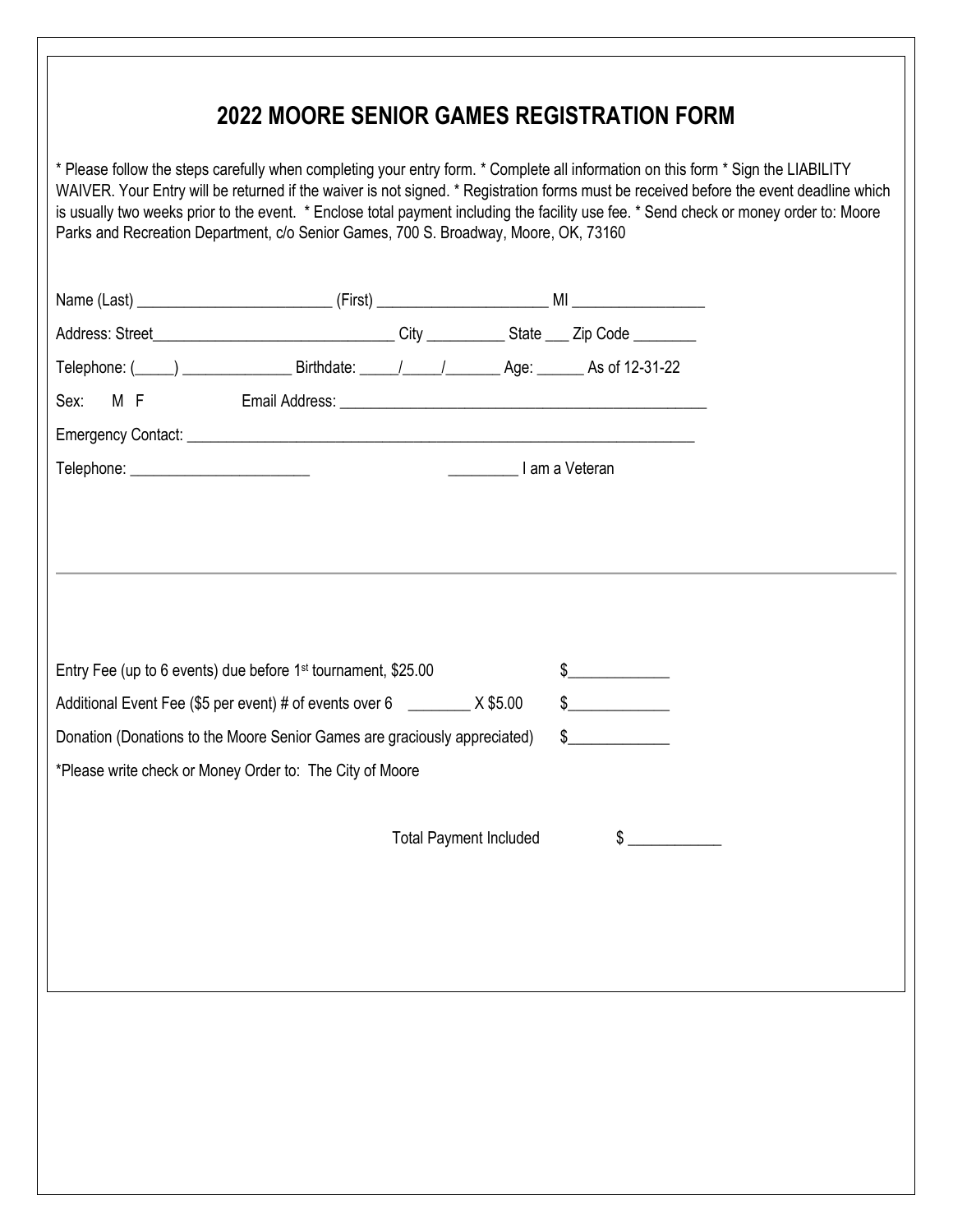# **2022 MOORE SENIOR GAMES REGISTRATION FORM EVENTS:** \_\_\_\_\_ Cornhole Singles \_\_\_\_\_ Cornhole Doubles Partner \_\_\_\_\_\_\_\_\_\_\_\_\_\_\_\_\_\_\_\_\_\_\_ \_\_\_\_\_ Cornhole Mixed Doubles Partner \_\_\_\_\_\_\_\_\_\_\_\_\_\_\_\_\_\_\_\_\_\_\_ Dominoes \_\_\_\_\_ Table Tennis Singles Table Tennis Doubles Partner Letter And Table Tennis Doubles \_\_\_\_\_ Pickleball Singles USAPA Member # \_\_\_\_\_\_\_\_\_\_\_\_\_\_\_\_\_ Rating \_\_\_\_\_\_\_\_\_ Pickleball Doubles Partner Partner Partner All Prickleball Doubles \_\_\_\_\_ Pickleball Mixed Doubles Partner \_\_\_\_\_\_\_\_\_\_\_\_\_\_\_\_\_\_\_\_\_\_ \_\_\_\_\_ Basketball Hot Shot Contest, timed event \_\_\_\_\_ Hearts Singles \_\_\_\_\_ Tennis Singles \_\_\_\_\_ Tennis Doubles Partner \_\_\_\_\_\_\_\_\_\_\_\_\_\_\_\_\_\_\_\_\_ Tennis Mixed Doubles **Partner** Partner \_\_\_\_\_ Horseshoes Singles Horseshoes Doubles Partner Louis Louis Louis Louis Louis Louis Louis Louis Louis Louis Louis Louis Louis Louis \_\_\_\_\_ Horseshoes Mixed Doubles Partner \_\_\_\_\_\_\_\_\_\_\_\_\_\_\_\_\_\_\_\_\_ **Please check all the events you wish to enter. Review the event schedule to avoid conflicts. Registration includes 6 events, additional events \$5 each. Retain a copy for yourself.**